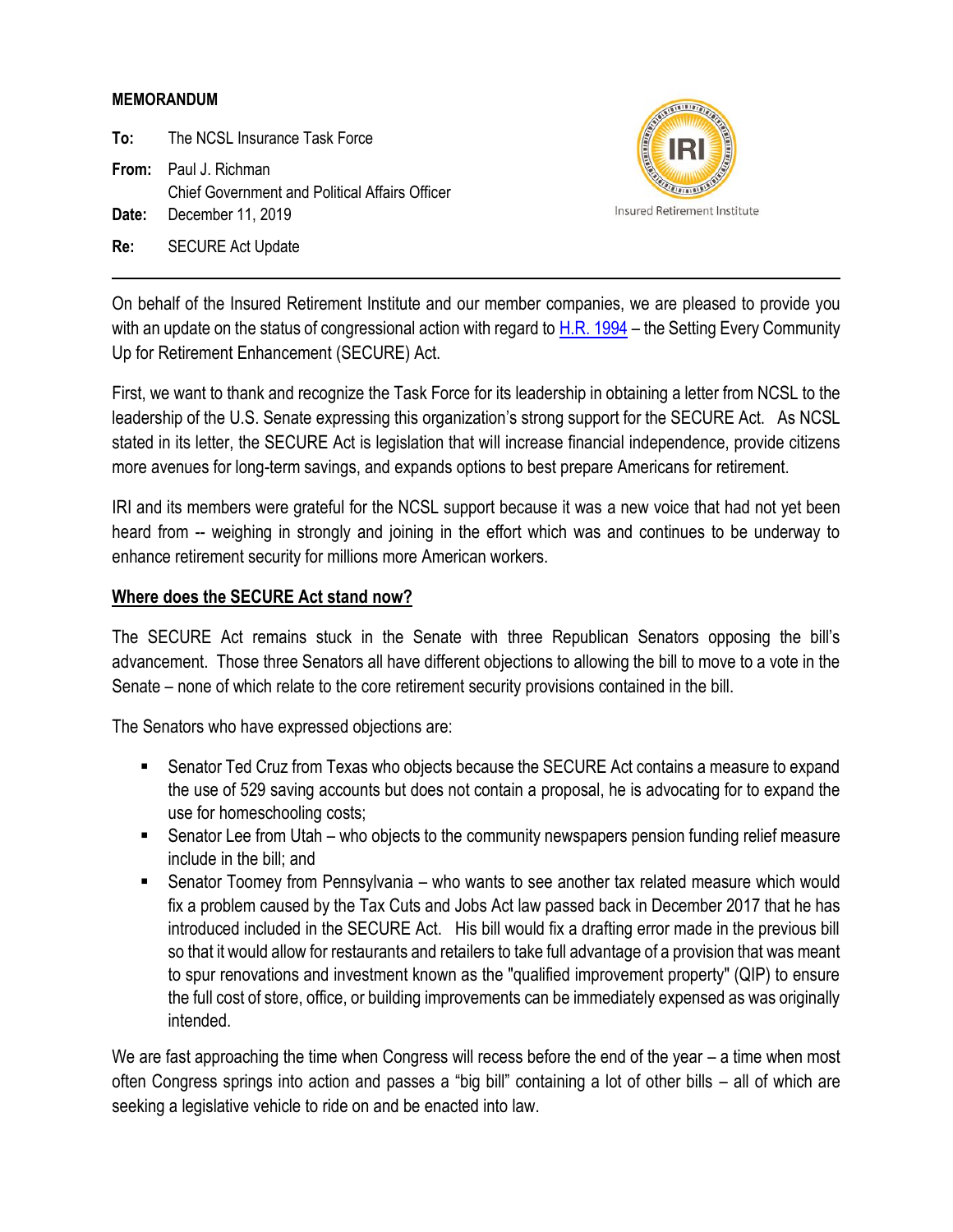There are now two potential vehicles to which the SECURE Act could be attached. They are an omnibus/minbus appropriation bills that will fund the federal government for the remainder of its fiscal year since the current funding authorization runs out on December 20th or a tax bill which could include extensions of expiring tax incentives and technical corrections/fixes to the Tax Cuts and Jobs Act passed back in December 2017.

## **What is the outlook for action on the SECURE Act?**

It is very difficult to predict the outcome as to whether the SECURE Act will be acted on – but we should know more soon – as whatever bills are going to move – need to be made public 72 hours before they are voted on under the rules of the U.S. House of Representatives.

We at IRI remain optimistic that the SECURE Act will become law.

We know that America's retirement security is important to many Americans and we know that our Members of Congress realize that our nation is facing a looming retirement crisis for which action is required today in order to stem the tide we know is coming.

It is fact that every day between now and the year 2030 her in the United States, 10,000 people will reach age 65 and many of these retirees will live 20-30 years or longer in retirement increasing the risk for them to outliving retirement assets because of longer lifespans.

We know that according to Pew Charitable Trust research -- 69% of Americans are not satisfied with their current personal financial condition when thinking of assets, debts, and savings

But we also know we have a good start to a solution to help us face the crisis – that being the SECURE Act.

The SECURE Act will:

- make it easier for employers to provide both full-time and part-time workers with the opportunity participate in a workplace retirement plan;
- expand and preserve opportunities for more small businesses to join and pool their resources to offer their employees retirement benefits;
- **E** offer enhanced plan features like auto enrollment and escalation;
- increase access to lifetime income products in workplace plans to mitigate the risk people face of outliving assets they are accumulating for their retirement; and
- **•** provide new information to help workers make more informed decisions about their retirement finances.

And most importantly – the immediate impact enactment of the SECURE Act will have for:

- 700,000 new retirement account holders;
- 500,000 volunteer firefighters;
- 18,000 Gold Star families;
- 4 million defined benefit plan participants; and
- 1400 religiously affiliated organizations.